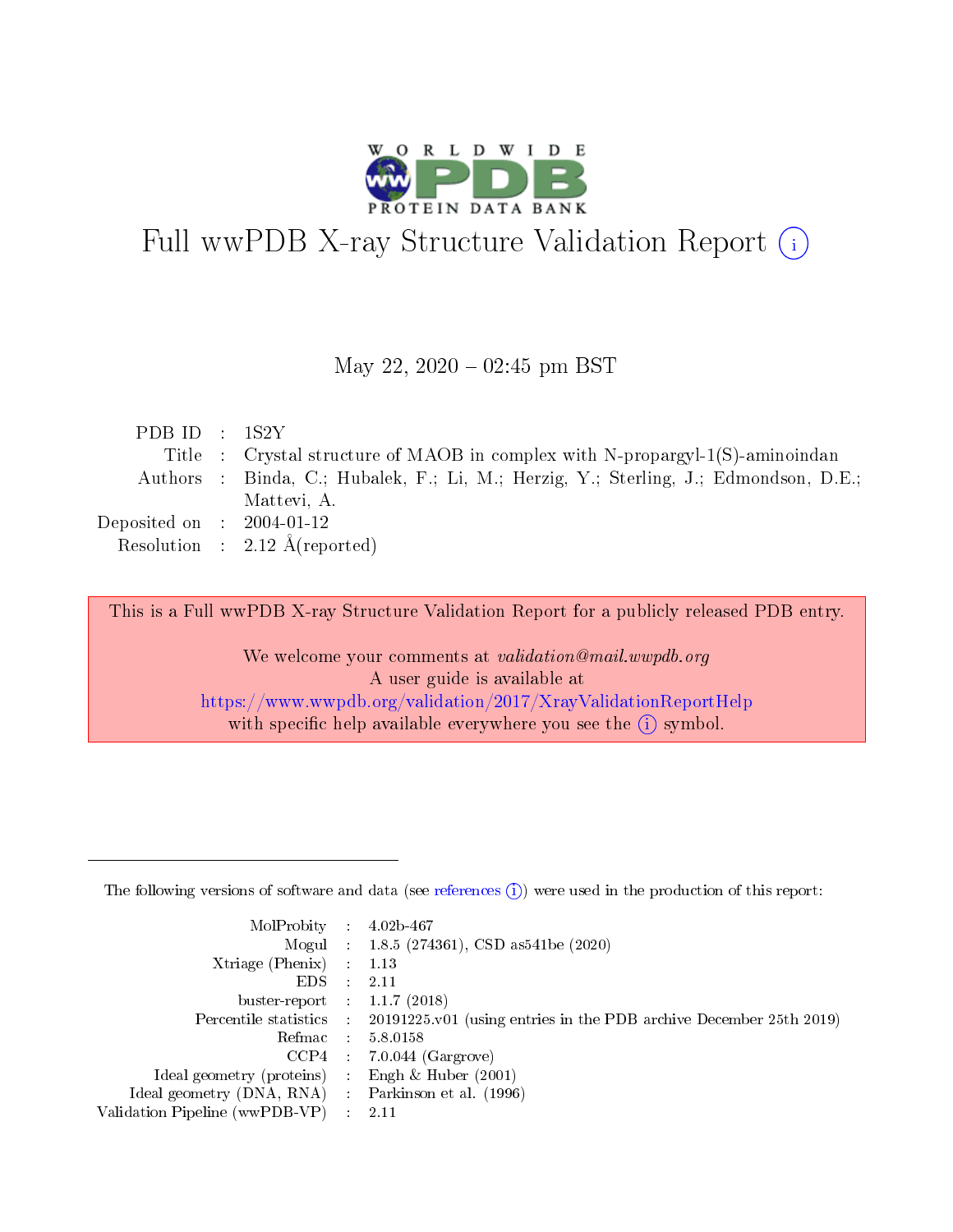# 1 [O](https://www.wwpdb.org/validation/2017/XrayValidationReportHelp#overall_quality)verall quality at a glance  $(i)$

The following experimental techniques were used to determine the structure: X-RAY DIFFRACTION

The reported resolution of this entry is 2.12 Å.

Percentile scores (ranging between 0-100) for global validation metrics of the entry are shown in the following graphic. The table shows the number of entries on which the scores are based.



| Metric                | Whole archive<br>$(\#\text{Entries})$ | Similar resolution<br>$(\#\text{Entries}, \text{resolution range}(\textup{\AA}))$ |
|-----------------------|---------------------------------------|-----------------------------------------------------------------------------------|
| $R_{free}$            | 130704                                | $6241(2.14-2.10)$                                                                 |
| Clashscore            | 141614                                | 6778 $(2.14-2.10)$                                                                |
| Ramachandran outliers | 138981                                | $6705(2.14-2.10)$                                                                 |
| Sidechain outliers    | 138945                                | $6706(2.14-2.10)$                                                                 |
| RSRZ outliers         | 127900                                | $\overline{6112}$ (2.14-2.10)                                                     |

The table below summarises the geometric issues observed across the polymeric chains and their fit to the electron density. The red, orange, yellow and green segments on the lower bar indicate the fraction of residues that contain outliers for  $>=3, 2, 1$  and 0 types of geometric quality criteria respectively. A grey segment represents the fraction of residues that are not modelled. The numeric value for each fraction is indicated below the corresponding segment, with a dot representing fractions  $\epsilon=5\%$  The upper red bar (where present) indicates the fraction of residues that have poor fit to the electron density. The numeric value is given above the bar.

| Mol | Chain ' | $^{\shortmid}$ Length | Quality of chain |    |  |     |  |  |  |
|-----|---------|-----------------------|------------------|----|--|-----|--|--|--|
|     |         | 520                   | 3%<br>87%        | 8% |  | . . |  |  |  |
|     |         | 520                   | 3%<br>86%        | 8% |  | 5%  |  |  |  |

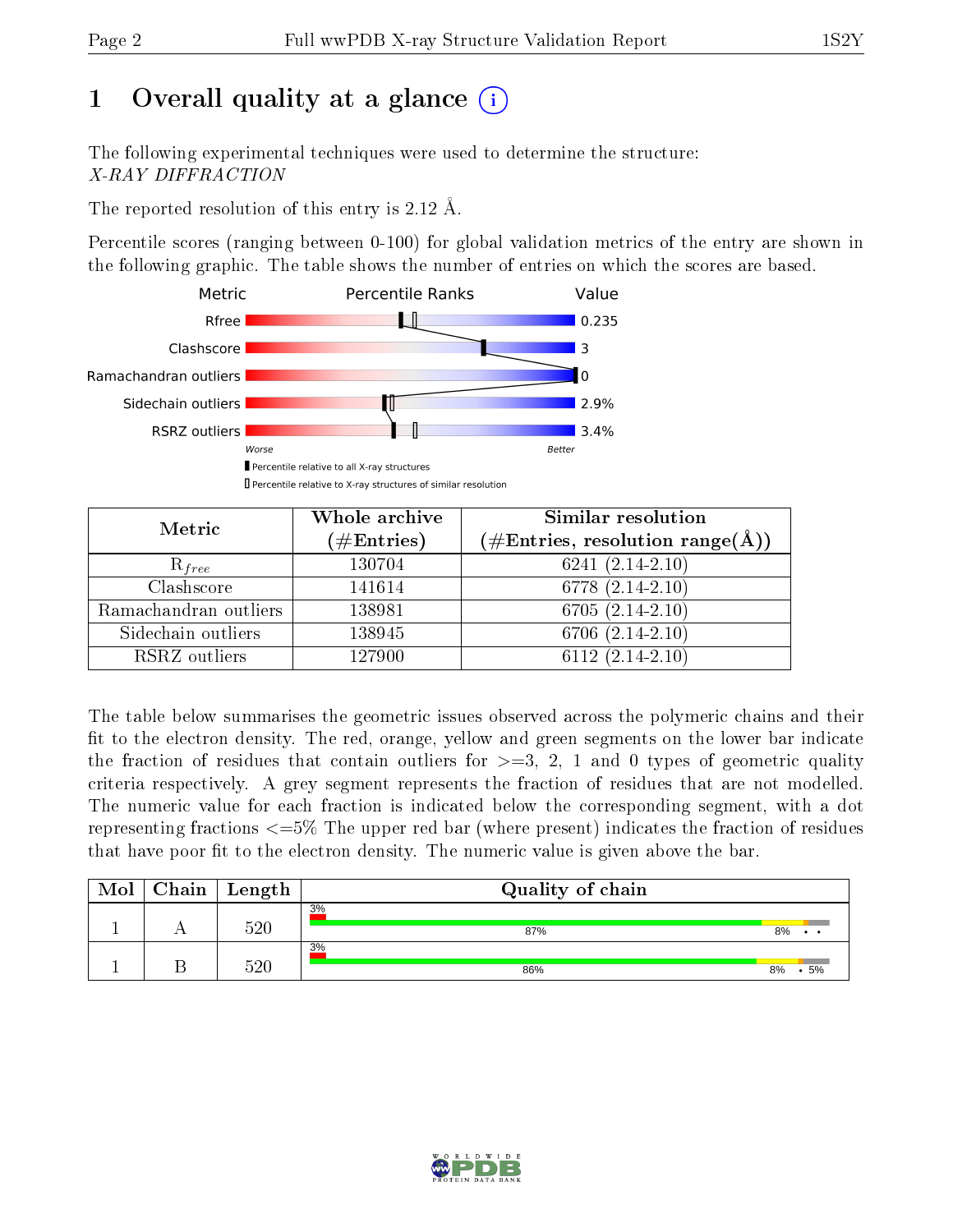# 2 Entry composition (i)

There are 4 unique types of molecules in this entry. The entry contains 8526 atoms, of which 0 are hydrogens and 0 are deuteriums.

In the tables below, the ZeroOcc column contains the number of atoms modelled with zero occupancy, the AltConf column contains the number of residues with at least one atom in alternate conformation and the Trace column contains the number of residues modelled with at most 2 atoms.

 $\bullet$  Molecule 1 is a protein called Amine oxidase [flavin-containing] B.

| Mol | Chain   Residues | Atoms |                                                     |     |         | $\text{ZeroOcc}$   AltConf   Trace |  |  |
|-----|------------------|-------|-----------------------------------------------------|-----|---------|------------------------------------|--|--|
|     | 499              | Total | $\overline{\mathbf{C}}$ and $\overline{\mathbf{C}}$ | - N |         |                                    |  |  |
|     |                  | 3971  | 2538 681 728                                        |     |         | - 24                               |  |  |
|     | 494              | Total | $\sim$ C $\sim$                                     | - N |         |                                    |  |  |
|     |                  | 3940  | 2519                                                |     | 676 721 | - 24                               |  |  |

• Molecule 2 is FLAVIN-ADENINE DINUCLEOTIDE (three-letter code: FAD) (formula:  $C_{27}H_{33}N_9O_{15}P_2$ .



|  | $\text{Mol}$   Chain   Residues | Atoms         |  |  |  | $ZeroOcc \mid AltConf \mid$ |  |  |  |
|--|---------------------------------|---------------|--|--|--|-----------------------------|--|--|--|
|  |                                 | Total C N O P |  |  |  |                             |  |  |  |
|  |                                 | 53 27 9 15 2  |  |  |  |                             |  |  |  |
|  |                                 | Total C N O P |  |  |  |                             |  |  |  |
|  |                                 | 53 27 9 15 2  |  |  |  |                             |  |  |  |

• Molecule 3 is N-PROPARGYL-1(S)-AMINOINDAN (three-letter code: RSA) (formula:  $C_{12}H_{13}N$ ).

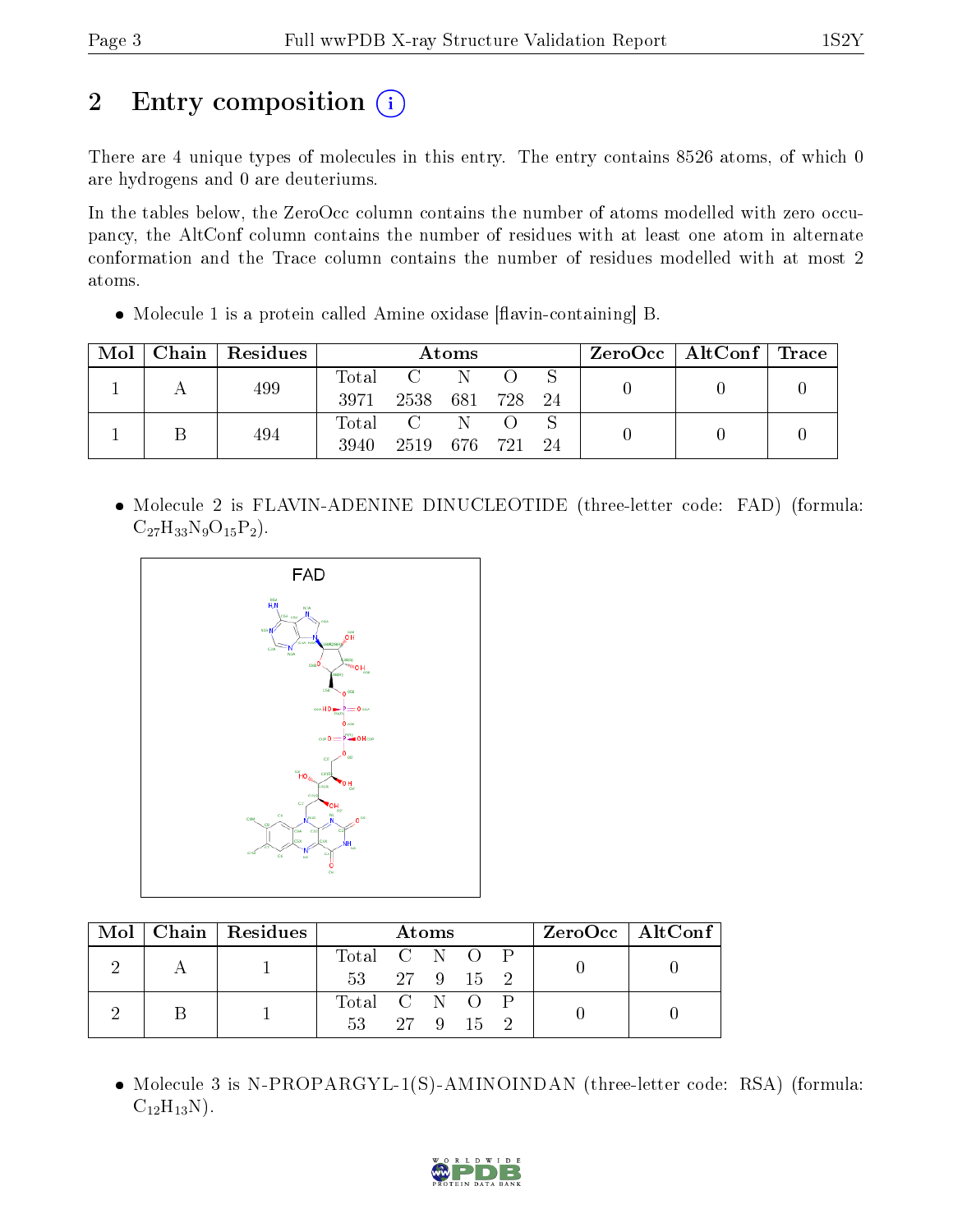

|  | $\text{Mol}$   Chain   Residues | Atoms                 | ZeroOcc   AltConf |
|--|---------------------------------|-----------------------|-------------------|
|  |                                 | Total C N<br>12<br>13 |                   |
|  |                                 | Total C N             |                   |

• Molecule 4 is water.

|  | Mol   Chain   Residues | Atoms               | $ZeroOcc \   \ AltConf \  $ |
|--|------------------------|---------------------|-----------------------------|
|  | 234                    | Total<br>234<br>234 |                             |
|  | 249                    | Total<br>249<br>249 |                             |

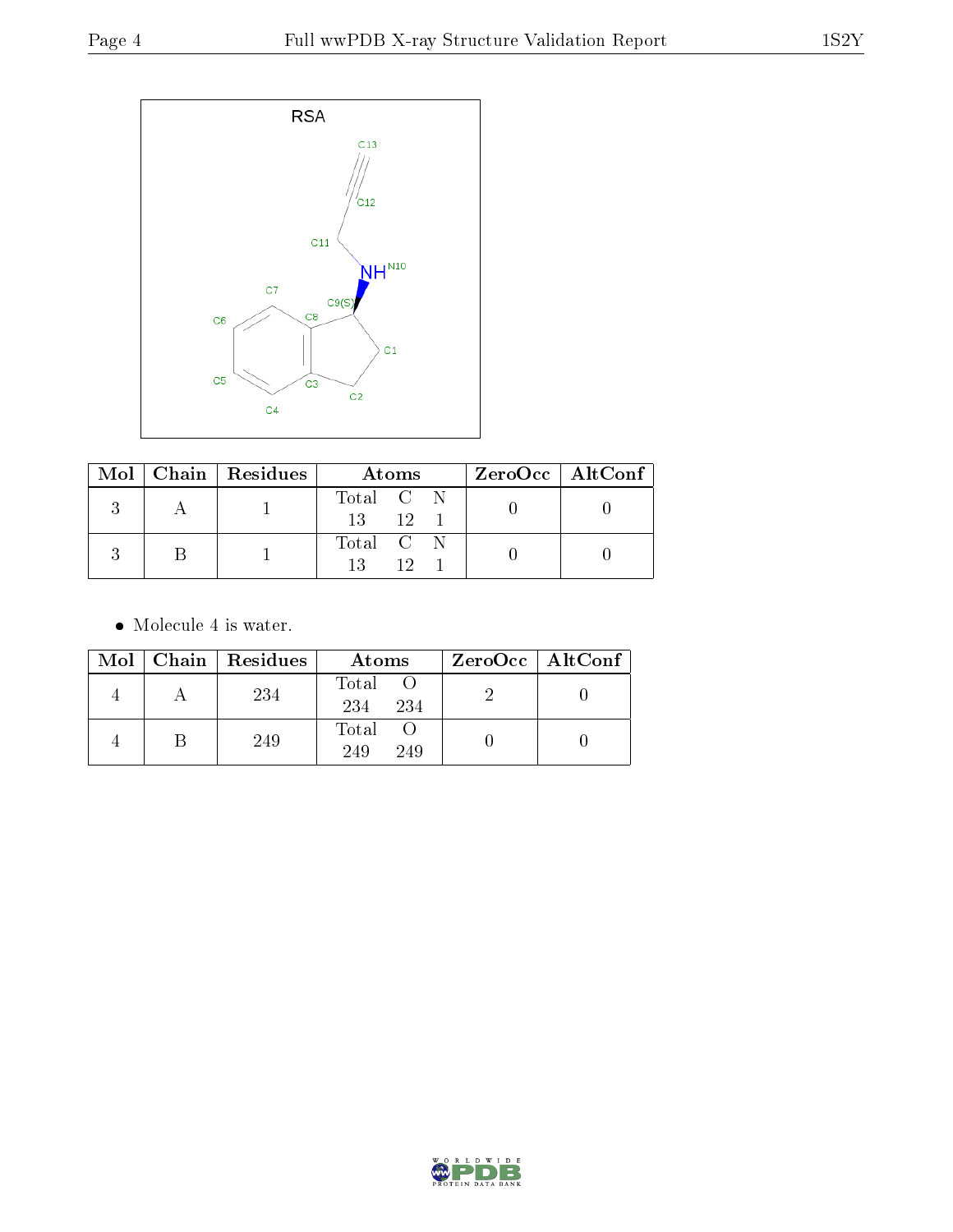# 3 Residue-property plots  $(i)$

These plots are drawn for all protein, RNA and DNA chains in the entry. The first graphic for a chain summarises the proportions of the various outlier classes displayed in the second graphic. The second graphic shows the sequence view annotated by issues in geometry and electron density. Residues are color-coded according to the number of geometric quality criteria for which they contain at least one outlier: green  $= 0$ , yellow  $= 1$ , orange  $= 2$  and red  $= 3$  or more. A red dot above a residue indicates a poor fit to the electron density (RSRZ  $> 2$ ). Stretches of 2 or more consecutive residues without any outlier are shown as a green connector. Residues present in the sample, but not in the model, are shown in grey.

• Molecule 1: Amine oxidase [flavin-containing] B



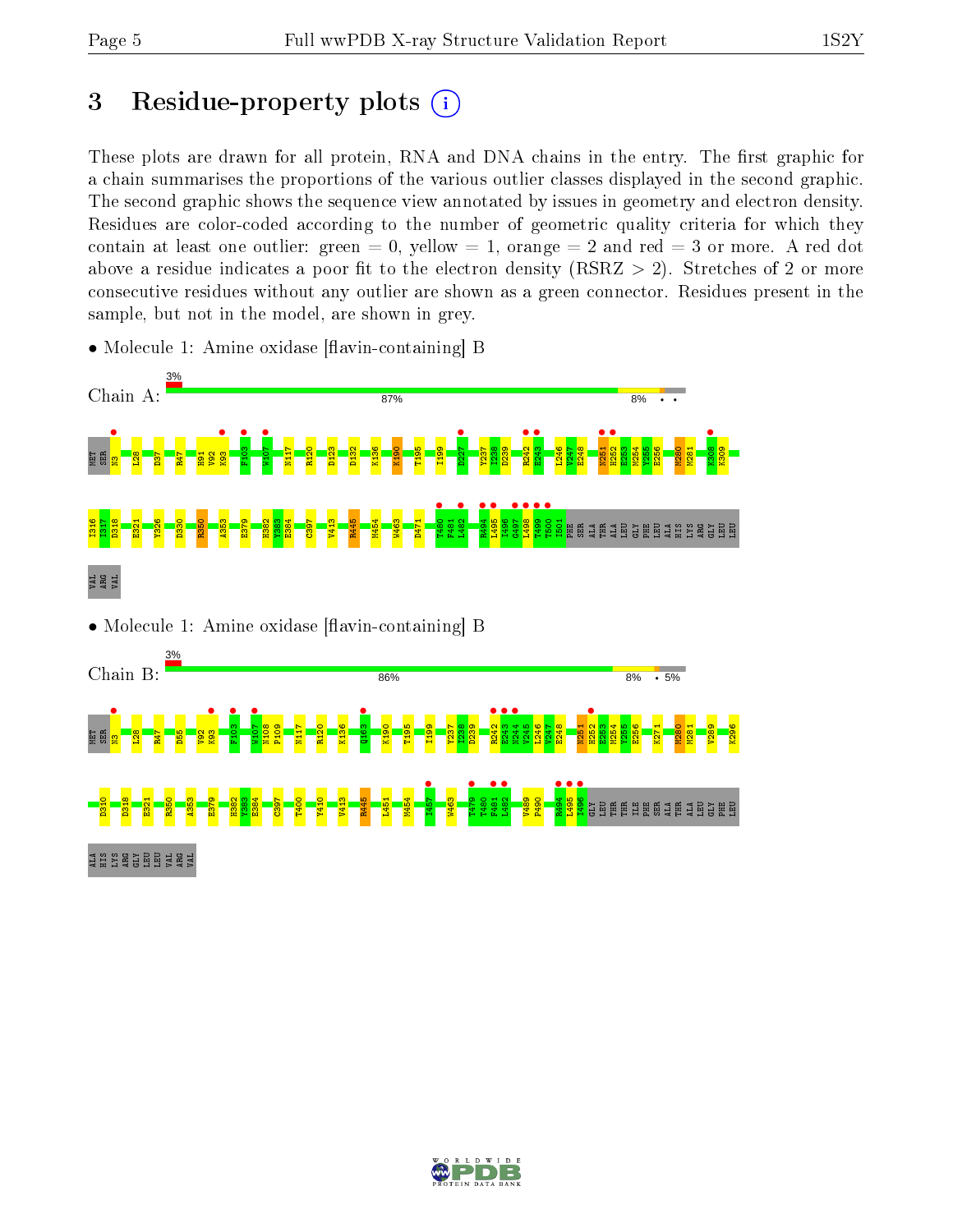# 4 Data and refinement statistics  $(i)$

| Property                                                             | Value                                                    | Source     |
|----------------------------------------------------------------------|----------------------------------------------------------|------------|
| Space group                                                          | $C$ 222                                                  | Depositor  |
| Cell constants                                                       | 224.22Å<br>$86.04\AA$<br>130.90Å                         | Depositor  |
| a, b, c, $\alpha$ , $\beta$ , $\gamma$                               | $90.00^\circ$<br>$90.00^\circ$<br>$90.00^\circ$          |            |
| Resolution $(A)$                                                     | 15.00<br>$-2.12$                                         | Depositor  |
|                                                                      | $-2.12$<br>46.97                                         | <b>EDS</b> |
| % Data completeness                                                  | $96.4(15.00-2.12)$                                       | Depositor  |
| (in resolution range)                                                | 96.3 (46.97-2.12)                                        | <b>EDS</b> |
| $R_{merge}$                                                          | (Not available)                                          | Depositor  |
| $\mathbf{R}_{sym}$                                                   | (Not available)                                          | Depositor  |
| $\sqrt{I/\sigma(I)} > 1$                                             | $2.55$ (at $2.12\text{\AA}$ )                            | Xtriage    |
| Refinement program                                                   | REFMAC 5.1.27                                            | Depositor  |
| $R, R_{free}$                                                        | $0.204$ , $0.235$                                        | Depositor  |
|                                                                      | 0.205<br>0.235<br>$\ddot{\phantom{a}}$                   | DCC        |
| $R_{free}$ test set                                                  | $1721$ reflections $(2.50\%)$                            | wwPDB-VP   |
| Wilson B-factor $(A^2)$                                              | 22.5                                                     | Xtriage    |
| Anisotropy                                                           | 0.253                                                    | Xtriage    |
| Bulk solvent $k_{sol}(e/\mathring{A}^3)$ , $B_{sol}(\mathring{A}^2)$ | $0.38$ , 45.2                                            | <b>EDS</b> |
| L-test for twinning <sup>2</sup>                                     | $\langle  L  \rangle = 0.49, \langle L^2 \rangle = 0.33$ | Xtriage    |
| Estimated twinning fraction                                          | 0.010 for $1/2^*h-1/2^*k,-3/2^*h-1/2^*k,-1$              | Xtriage    |
|                                                                      | 0.015 for $1/2^*h+1/2^*k$ , $3/2^*h-1/2^*k$ , -1         |            |
| $F_o, F_c$ correlation                                               | 0.93                                                     | <b>EDS</b> |
| Total number of atoms                                                | 8526                                                     | wwPDB-VP   |
| Average B, all atoms $(A^2)$                                         | 21.0                                                     | wwPDB-VP   |

Xtriage's analysis on translational NCS is as follows: The largest off-origin peak in the Patterson function is  $3.41\%$  of the height of the origin peak. No significant pseudotranslation is detected.

<sup>&</sup>lt;sup>2</sup>Theoretical values of  $\langle |L| \rangle$ ,  $\langle L^2 \rangle$  for acentric reflections are 0.5, 0.333 respectively for untwinned datasets, and 0.375, 0.2 for perfectly twinned datasets.



<span id="page-5-1"></span><span id="page-5-0"></span><sup>1</sup> Intensities estimated from amplitudes.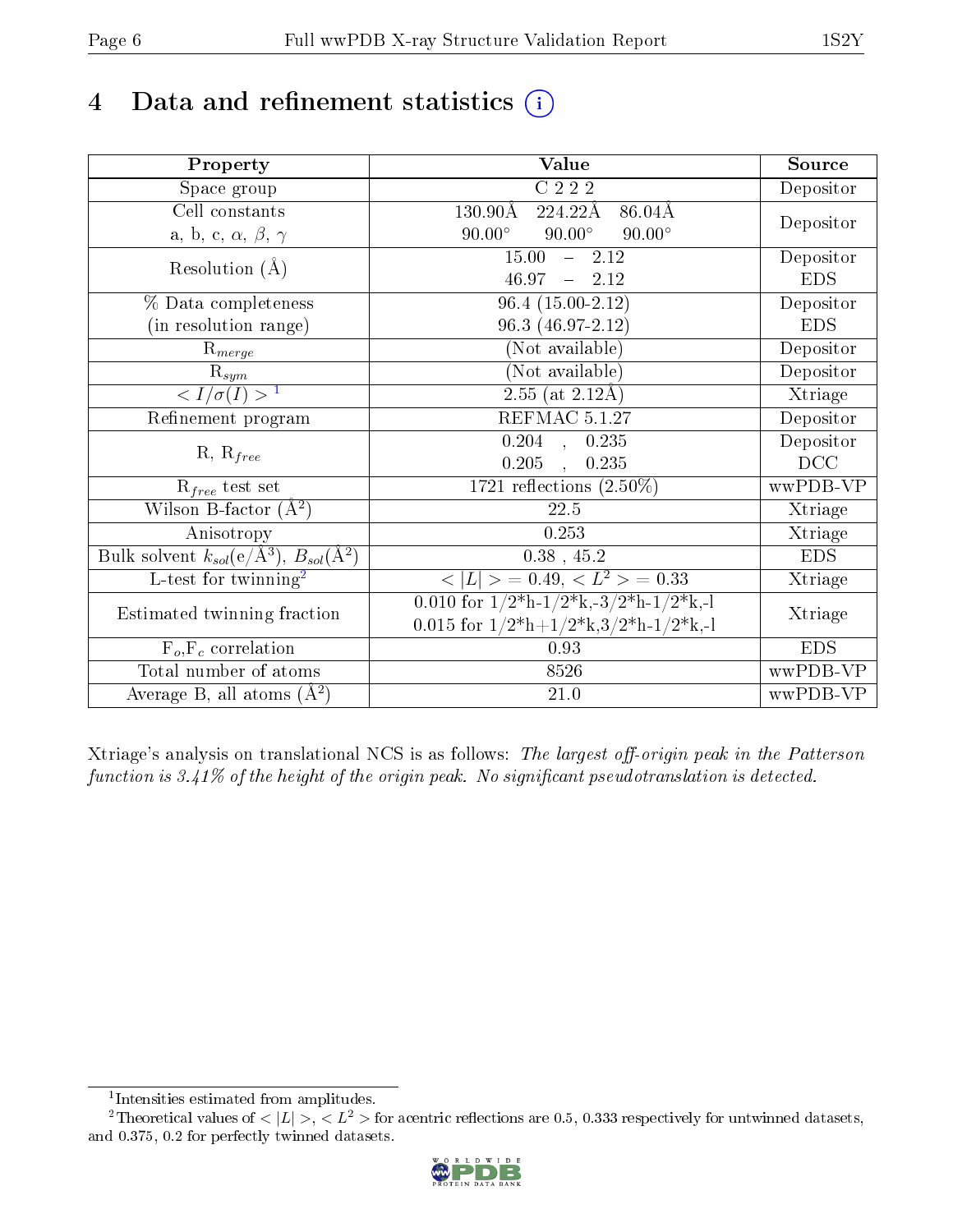# 5 Model quality  $(i)$

## 5.1 Standard geometry  $(i)$

Bond lengths and bond angles in the following residue types are not validated in this section: RSA, FAD

The Z score for a bond length (or angle) is the number of standard deviations the observed value is removed from the expected value. A bond length (or angle) with  $|Z| > 5$  is considered an outlier worth inspection. RMSZ is the root-mean-square of all Z scores of the bond lengths (or angles).

| Mol<br>Chain |     |      | Bond lengths | Bond angles |                     |  |
|--------------|-----|------|--------------|-------------|---------------------|--|
|              |     | RMSZ | $\# Z  > 5$  | RMSZ        | # $ Z  > 5$         |  |
|              |     | 0.36 | 0/4068       | 0.64        | $5/5522(0.1\%)$     |  |
|              | B   | 0.36 | 0/4037       | 0.64        | $1/5479$ $(0.0\%)$  |  |
| All          | All | 0.36 | 0/8105       | 0.64        | $6/11001$ $(0.1\%)$ |  |

There are no bond length outliers.

All (6) bond angle outliers are listed below:

| Mol | Chain | Res | Type | Atoms       | Z    | Observed $(°)$ | Ideal(°) |
|-----|-------|-----|------|-------------|------|----------------|----------|
|     |       | 471 | ASP  | $CB-CG-OD2$ | 5.26 | 123.04         | 118.30   |
|     |       | 310 | ASP  | $CB-CG-OD2$ | 5.12 | 122.91         | 118.30   |
|     |       | 37  | ASP  | $CB-CG-OD2$ | 5.09 | 122.88         | 118.30   |
|     |       | 330 | ASP  | $CB-CG-OD2$ | 5.03 | 122.83         | 118.30   |
|     |       | 132 | ASP  | $CB-CG-OD2$ | 5.01 | 122.81         | 118.30   |
|     |       | 123 | A SP | $CB-CG-OD2$ | 5.00 | 122.80         | 118.30   |

There are no chirality outliers.

There are no planarity outliers.

### 5.2 Too-close contacts (i)

In the following table, the Non-H and H(model) columns list the number of non-hydrogen atoms and hydrogen atoms in the chain respectively. The H(added) column lists the number of hydrogen atoms added and optimized by MolProbity. The Clashes column lists the number of clashes within the asymmetric unit, whereas Symm-Clashes lists symmetry related clashes.

| Mol |      |      | $\text{Chain}$   Non-H   H(model)   H(added)   Clashes   Symm-Clashes |
|-----|------|------|-----------------------------------------------------------------------|
|     | 3971 | 3967 |                                                                       |
|     | 3940 | 3937 |                                                                       |
|     |      |      |                                                                       |

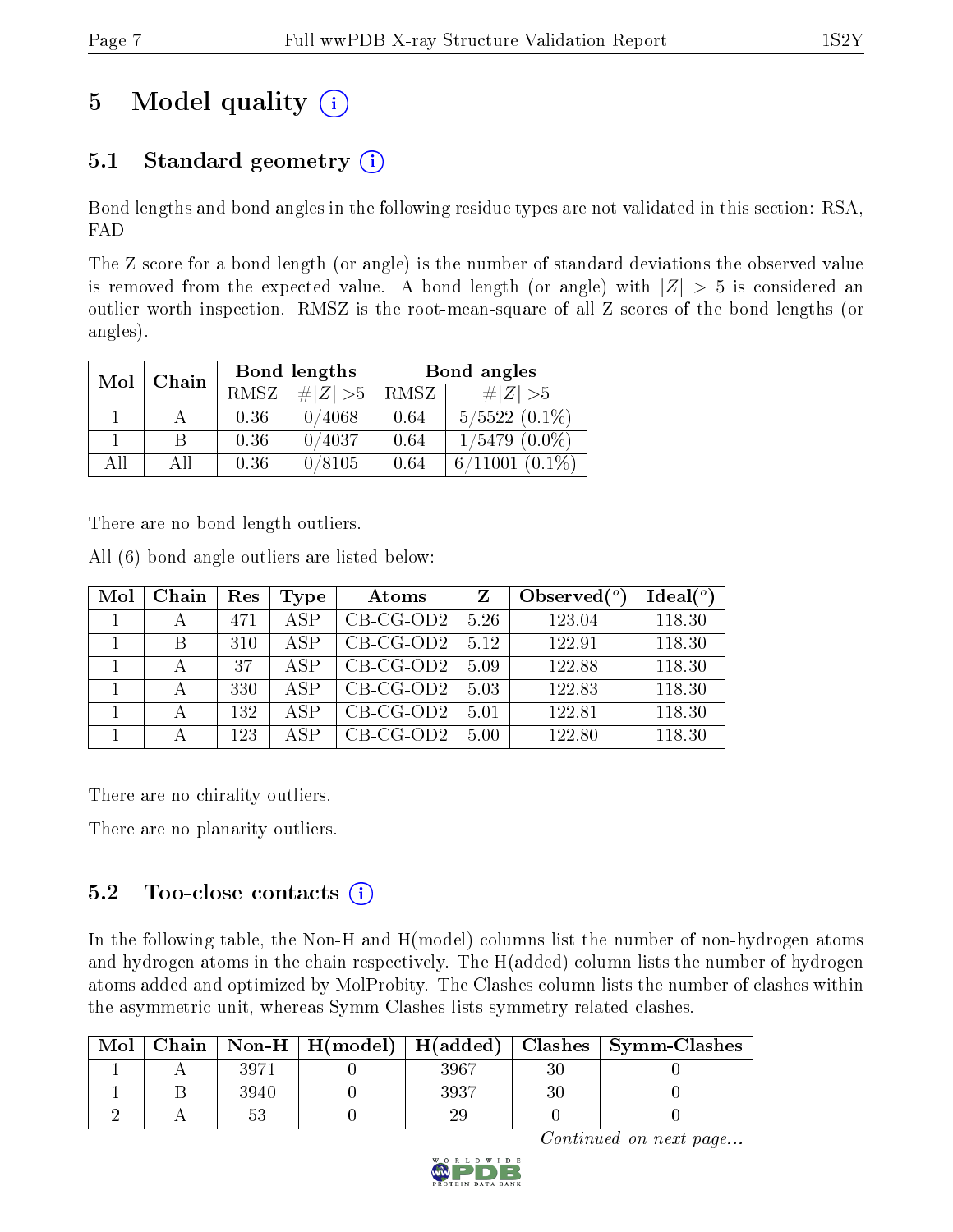| $Mol \vert$ |      |      |    | Chain   Non-H   H(model)   H(added)   Clashes   Symm-Clashes |
|-------------|------|------|----|--------------------------------------------------------------|
|             | 53   | 29   |    |                                                              |
|             |      | 13   |    |                                                              |
|             |      | 13   |    |                                                              |
|             | 234  |      |    |                                                              |
|             | 249  |      |    |                                                              |
|             | 8526 | 7988 | 55 |                                                              |

Continued from previous page...

The all-atom clashscore is defined as the number of clashes found per 1000 atoms (including hydrogen atoms). The all-atom clashscore for this structure is 3.

All (55) close contacts within the same asymmetric unit are listed below, sorted by their clash magnitude.

| Atom-1                       | Atom-2                               | Interatomic       | Clash             |
|------------------------------|--------------------------------------|-------------------|-------------------|
|                              |                                      | distance $(\AA)$  | overlap $(A)$     |
| 1:B:246:LEU:HB3              | 1:B:254:MET:HE1                      | 1.62              | 0.81              |
| 1: A:246:LEU:HB3             | 1: A:254:MET:HE1                     | 1.62              | 0.79              |
| 1:B:117:ASN:H <sub>D22</sub> | 1:B:120:ARG:HH21                     | 1.31              | 0.78              |
| 1:A:117:ASN:HD22             | 1:A:120:ARG:HH21                     | 1.29              | 0.78              |
| 1:B:195:THR:O                | 1:B:199:ILE:HG13                     | 1.91              | 0.69              |
| 1:A:353:ALA:HB1              | 1:B:280:MET:HE1                      | 1.74              | 0.69              |
| 1: A:195:THR:O               | 1: A: 199: ILE: HG13                 | 1.94              | 0.68              |
| 1:B:271:LYS:HE2              | 4:B:752:HOH:O                        | 1.95              | 0.66              |
| 1:B:47:ARG:HD3               | 4:B:621:HOH:O                        | 1.98              | 0.64              |
| 1: A:280:MET:HE1             | 1:B:353:ALA:HB1                      | 1.80              | 0.63              |
| 1:B:382:HIS:HE1              | 1:B:384:GLU:OE2                      | 1.88              | 0.57              |
| 1:A:382:HIS:HE1              | 1:A:384:GLU:OE2                      | 1.86              | 0.57              |
| 1:A:246:LEU:HD23             | 1: A:256: GLU:HG3                    | 1.89              | 0.55              |
| 1:B:246:LEU:HD23             | 1:B:256:GLU:HG3                      | 1.91              | 0.52              |
| $1:$ A:281:MET:HB3           | 1:A:413:VAL:HG21                     | 1.93              | 0.51              |
| 1:A:47:ARG:HD3               | 4: A:774:HOH:O                       | $\overline{2.10}$ | $\overline{0.50}$ |
| 1:A:382:HIS:HD2              | 4: A:800:HOH:O                       | 1.94              | 0.50              |
| 1:A:445:ARG:HD2              | 1:A:463:TRP:CH2                      | 2.47              | 0.50              |
| 1: A: 454: MET: HE2          | 1:A:454:MET:HB2                      | 1.59              | 0.48              |
| 1:B:454:MET:HE2              | 1:B:454:MET:HB2                      | 1.65              | 0.48              |
| 1:A:190:LYS:HD3              | 4:A:741:HOH:O                        | 2.12              | 0.48              |
| 1: A:251: ASN:H              | 1:A:251:ASN:HD22                     | 1.60              | 0.48              |
| 1:B:28:LEU:HD11              | 1:B:454:MET:HE1                      | 1.97              | 0.47              |
| 1:B:445:ARG:HD2              | 1:B:463:TRP:CH2                      | 2.49              | 0.47              |
| 1:A:445:ARG:HD2              | 1:A:463:TRP:CZ2                      | 2.51              | 0.46              |
| 1:B:382:HIS:HD2              | 4:B:760:HOH:O                        | 1.98              | 0.46              |
| 1:A:251:ASN:ND2              | 1:A:251:ASN:H                        | 2.13              | 0.46              |
| 1:B:251:ASN:H                | $1:B:251: \overline{\text{ASN:ND2}}$ | 2.14              | 0.46              |

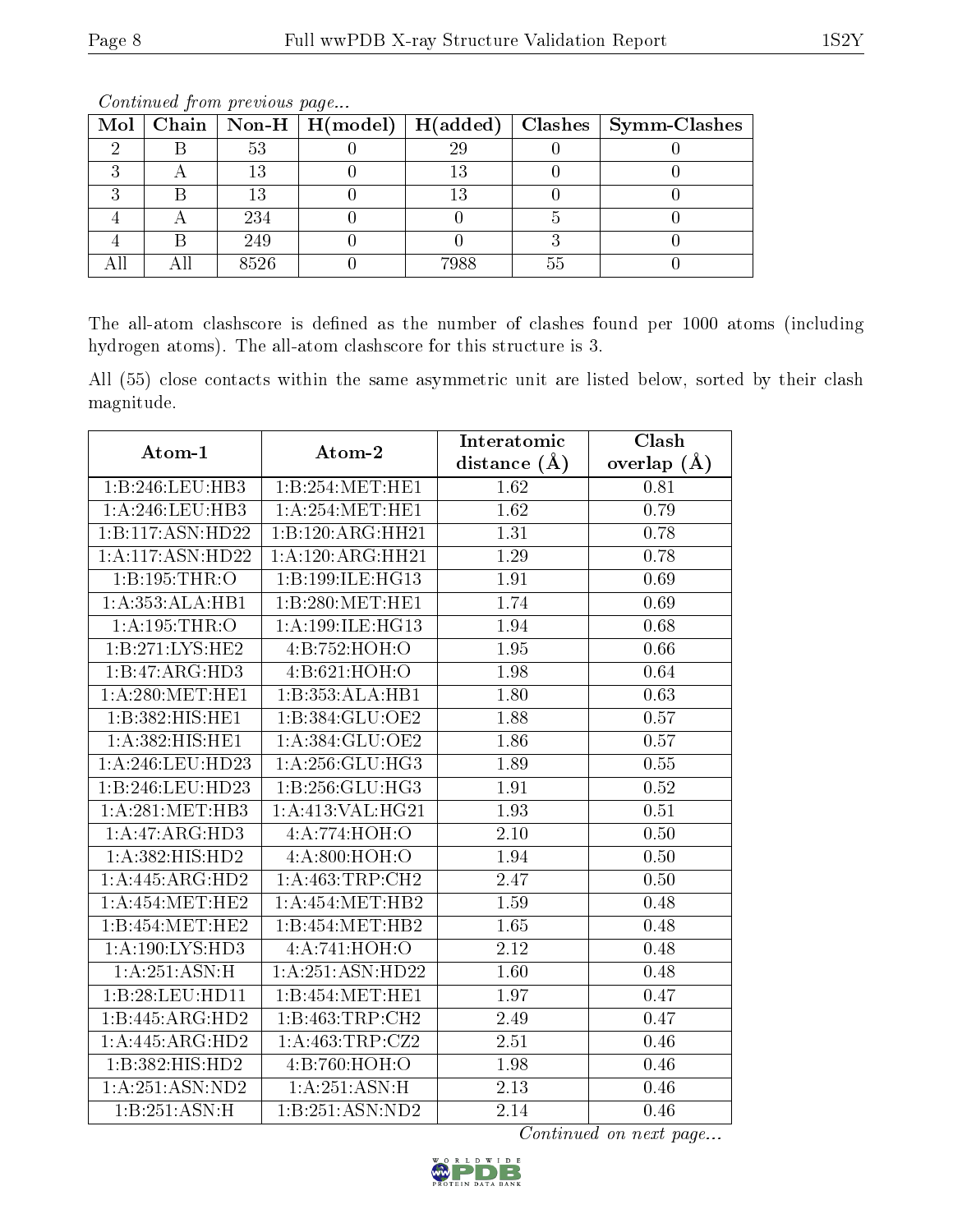|                     |                   | Interatomic    | Clash           |
|---------------------|-------------------|----------------|-----------------|
| Atom-1              | Atom-2            | distance $(A)$ | overlap $(\AA)$ |
| 1:B:251:ASN:H       | 1:B:251:ASN:HD22  | 1.63           | 0.45            |
| 1:B:239:ASP:HB3     | 1:B:246:LEU:HB2   | 1.99           | 0.45            |
| 1:B:445:ARG:HD2     | 1:B:463:TRP:CZ2   | 2.51           | 0.45            |
| 1:A:28:LEU:HDI1     | 1: A:454:MET:CE   | 2.47           | 0.44            |
| 1:A:321:GLU:H       | 1: A:321: GLU:CD  | 2.19           | 0.44            |
| 1:A:91:HIS:HE1      | 4:A:692:HOH:O     | 2.00           | 0.44            |
| 1:B:451:LEU:HA      | 1:B:454:MET:HE2   | 2.00           | 0.43            |
| 1:A:92:VAL:HB       | 1:A:318:ASP:OD2   | 2.19           | 0.43            |
| 1:B:281:MET:HB3     | 1:B:413:VAL:HG21  | 1.99           | 0.43            |
| 1:B:321:GLU:CD      | 1:B:321:GLU:H     | 2.22           | 0.43            |
| 1:A:239:ASP:HB3     | 1: A:246:LEU:HB2  | 1.99           | 0.43            |
| 1:A:350:ARG:HD2     | 1:B:410:TYR:OH    | 2.18           | 0.43            |
| 1:B:28:LEU:HDI1     | 1:B:454:MET:CE    | 2.48           | 0.43            |
| 1:A:117:ASN:HD22    | 1:A:120:ARG:NH2   | 2.07           | 0.42            |
| 1:B:92:VAL:HB       | 1:B:318:ASP:OD2   | 2.20           | 0.42            |
| 1:A:382:HIS:CE1     | 1: A:384: GLU:OE2 | 2.71           | 0.42            |
| 1:B:489:VAL:N       | 1:B:490:PRO:HD2   | 2.35           | 0.41            |
| 1:A:237:TYR:HB3     | 1:A:248:GLU:HB3   | 2.02           | 0.41            |
| 1: B: 55: ASP:O     | 1:B:296:LYS:HE2   | 2.21           | 0.41            |
| 1:B:289:VAL:HB      | 1: B:400: THR:CG2 | 2.50           | 0.41            |
| 1:A:252:HIS:NE2     | 1:B:248:GLU:OE2   | 2.51           | 0.40            |
| 1:A:316:ILE:HG12    | 1: A:326:TYR:CE1  | 2.56           | 0.40            |
| 1:A:248:GLU:OE2     | 1:B:252:HIS:NE2   | 2.47           | 0.40            |
| 1: A:199: ILE: HG13 | 1:A:199:ILE:H     | 1.75           | 0.40            |
| 1: A:309: LYS: HE2  | 4:A:718:HOH:O     | 2.22           | 0.40            |
| 1:B:108:ASN:HA      | 1:B:109:PRO:HD3   | 1.87           | 0.40            |
| 1:B:237:TYR:HB3     | 1:B:248:GLU:HB3   | 2.04           | 0.40            |

Continued from previous page...

There are no symmetry-related clashes.

#### 5.3 Torsion angles (i)

#### 5.3.1 Protein backbone (i)

In the following table, the Percentiles column shows the percent Ramachandran outliers of the chain as a percentile score with respect to all X-ray entries followed by that with respect to entries of similar resolution.

The Analysed column shows the number of residues for which the backbone conformation was analysed, and the total number of residues.

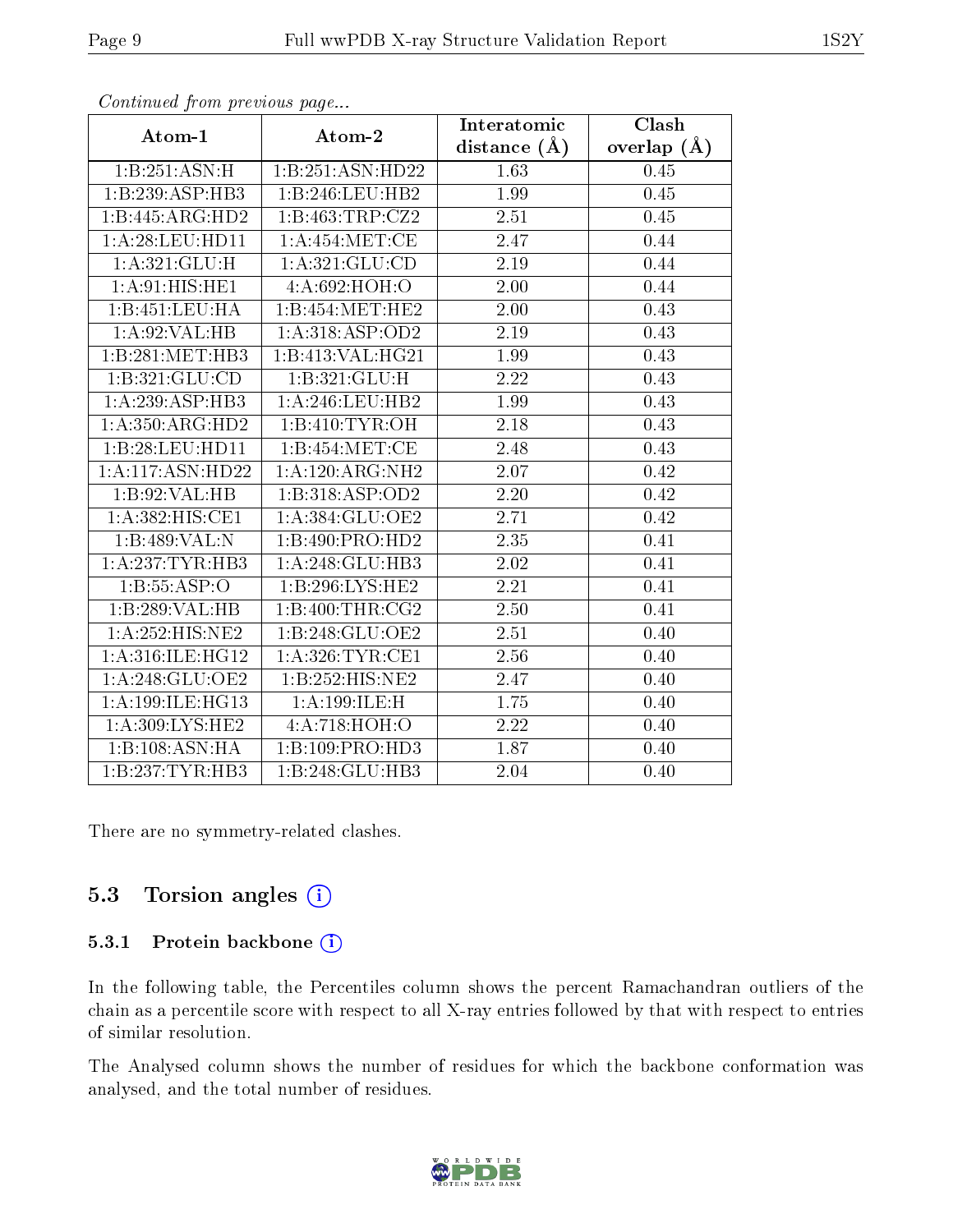| Mol | Chain | Analysed         | Favoured    | Allowed   Outliers | Percentiles           |  |
|-----|-------|------------------|-------------|--------------------|-----------------------|--|
|     |       | $497/520(96\%)$  | 488 (98%)   | $9(2\%)$           | 100 100               |  |
|     | B     | 492/520(95%)     | 483 (98%)   | $9(2\%)$           | $\mid$ 100 $\mid$ 100 |  |
| All | All   | $989/1040(95\%)$ | $971(98\%)$ | $18(2\%)$          | $100$   $100$         |  |

There are no Ramachandran outliers to report.

#### 5.3.2 Protein sidechains (i)

In the following table, the Percentiles column shows the percent sidechain outliers of the chain as a percentile score with respect to all X-ray entries followed by that with respect to entries of similar resolution.

The Analysed column shows the number of residues for which the sidechain conformation was analysed, and the total number of residues.

| $\text{Mol}$ | Chain | Analysed                      | Rotameric   Outliers |           | $\mid$ Percentiles |
|--------------|-------|-------------------------------|----------------------|-----------|--------------------|
|              |       | $427/444(96\%)$               | 414 (97%)            | 13(3%)    | 43<br>41           |
|              |       | $424/444(96\%)$               | 412 $(97%)$          | $12(3\%)$ | 43<br>46           |
| All          | All   | $851/888$ (96\%)   826 (97\%) |                      | 25(3%)    | 42<br>44           |

All (25) residues with a non-rotameric sidechain are listed below:

| Mol            | Chain                   | Res         | Type       |
|----------------|-------------------------|-------------|------------|
| $\overline{1}$ | А                       | 3           | ASN        |
| $\mathbf{1}$   | $\overline{A}$          | 93          | <b>LYS</b> |
| $\overline{1}$ | $\overline{A}$          | $\bar{1}36$ | <b>LYS</b> |
| $\mathbf{1}$   | $\overline{\rm A}$      | 190         | <b>LYS</b> |
| $\mathbf 1$    | $\overline{\rm A}$      | 242         | ARG        |
| $\mathbf 1$    | $\overline{A}$          | 251         | <b>ASN</b> |
| $\mathbf 1$    | $\overline{A}$          | 280         | <b>MET</b> |
| $\overline{1}$ | $\overline{A}$          | 350         | $\rm{ARG}$ |
| $\mathbf 1$    | $\overline{A}$          | 379         | GLU        |
| $\overline{1}$ | $\overline{A}$          | 397         | <b>CYS</b> |
| $\mathbf{1}$   | $\overline{A}$          | 445         | $\rm{ARG}$ |
| $\mathbf{1}$   | $\overline{\rm A}$      | 495         | LEU        |
| $\mathbf 1$    | $\overline{\rm A}$      | 498         | LEU        |
| $\mathbf{1}$   | $\overline{B}$          | 3           | ASN        |
| $\mathbf 1$    | B                       | 93          | <b>LYS</b> |
| $\mathbf{1}$   | B                       | 136         | <b>LYS</b> |
| $\mathbf{1}$   | B                       | 190         | <b>LYS</b> |
| $\mathbf 1$    | $\overline{\mathrm{B}}$ | 242         | $\rm{ARG}$ |

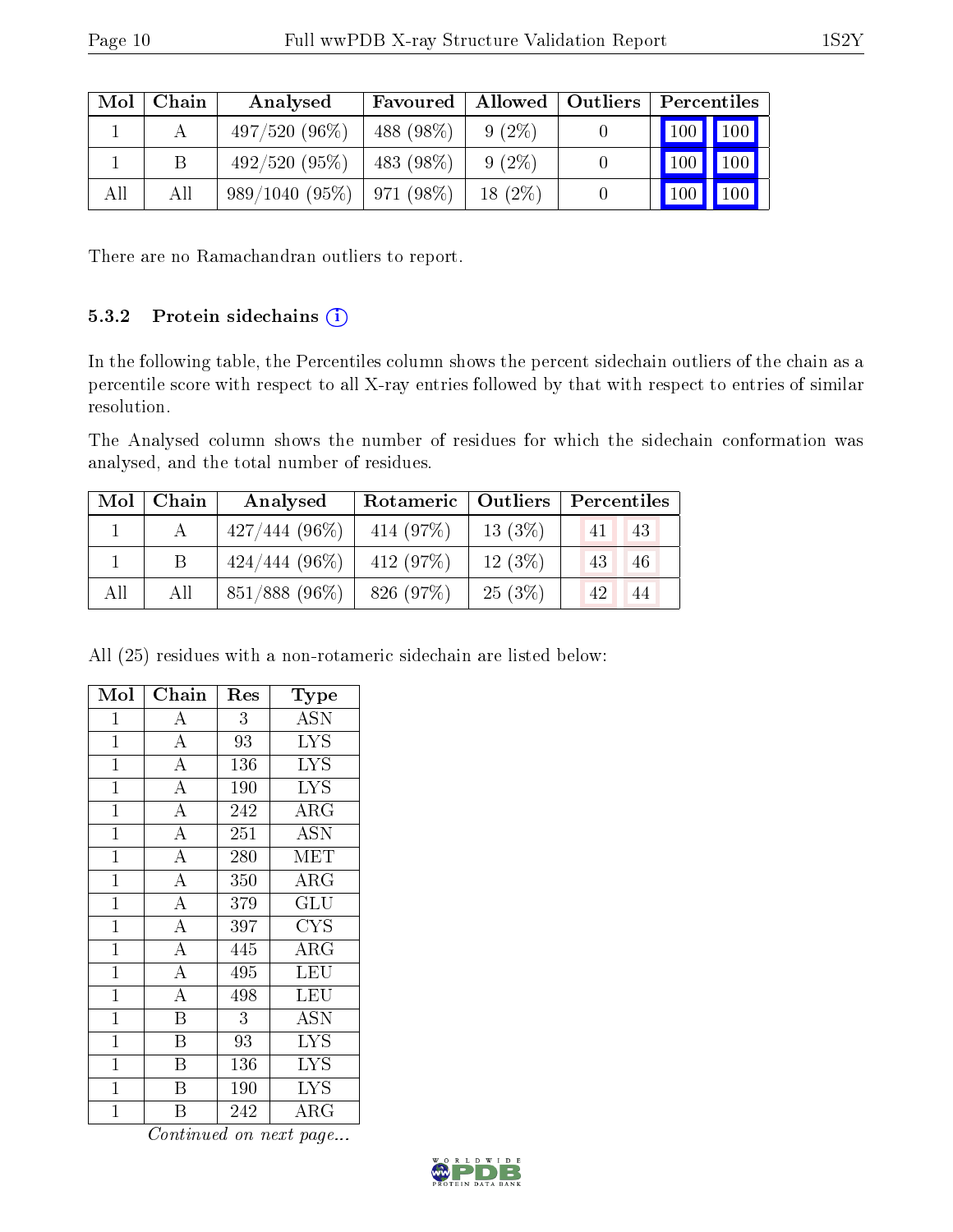Continued from previous page...

| Mol | Chain | Res | Type        |
|-----|-------|-----|-------------|
|     | В     | 251 | <b>ASN</b>  |
|     | R     | 280 | MET         |
|     | R     | 350 | ${\rm ARG}$ |
|     | R     | 379 | <b>GLU</b>  |
|     | R     | 397 | <b>CYS</b>  |
|     | R     | 445 | $\rm{ARG}$  |
|     |       | 495 | LEU         |

Some sidechains can be flipped to improve hydrogen bonding and reduce clashes. All (9) such sidechains are listed below:

| Mol | Chain | Res | <b>Type</b> |
|-----|-------|-----|-------------|
| 1   | А     | 116 | <b>ASN</b>  |
|     | А     | 117 | <b>ASN</b>  |
| 1   | А     | 251 | <b>ASN</b>  |
| 1   | А     | 382 | <b>HIS</b>  |
| 1   | А     | 452 | <b>HIS</b>  |
| 1   | В     | 116 | <b>ASN</b>  |
|     | R     | 117 | ĀSN         |
| 1   | R     | 251 | ASN         |
|     |       | 382 | НIS         |

#### 5.3.3 RNA (i)

There are no RNA molecules in this entry.

## 5.4 Non-standard residues in protein, DNA, RNA chains  $(i)$

There are no non-standard protein/DNA/RNA residues in this entry.

## 5.5 Carbohydrates  $(i)$

There are no carbohydrates in this entry.

## 5.6 Ligand geometry  $(i)$

4 ligands are modelled in this entry.

In the following table, the Counts columns list the number of bonds (or angles) for which Mogul statistics could be retrieved, the number of bonds (or angles) that are observed in the model and

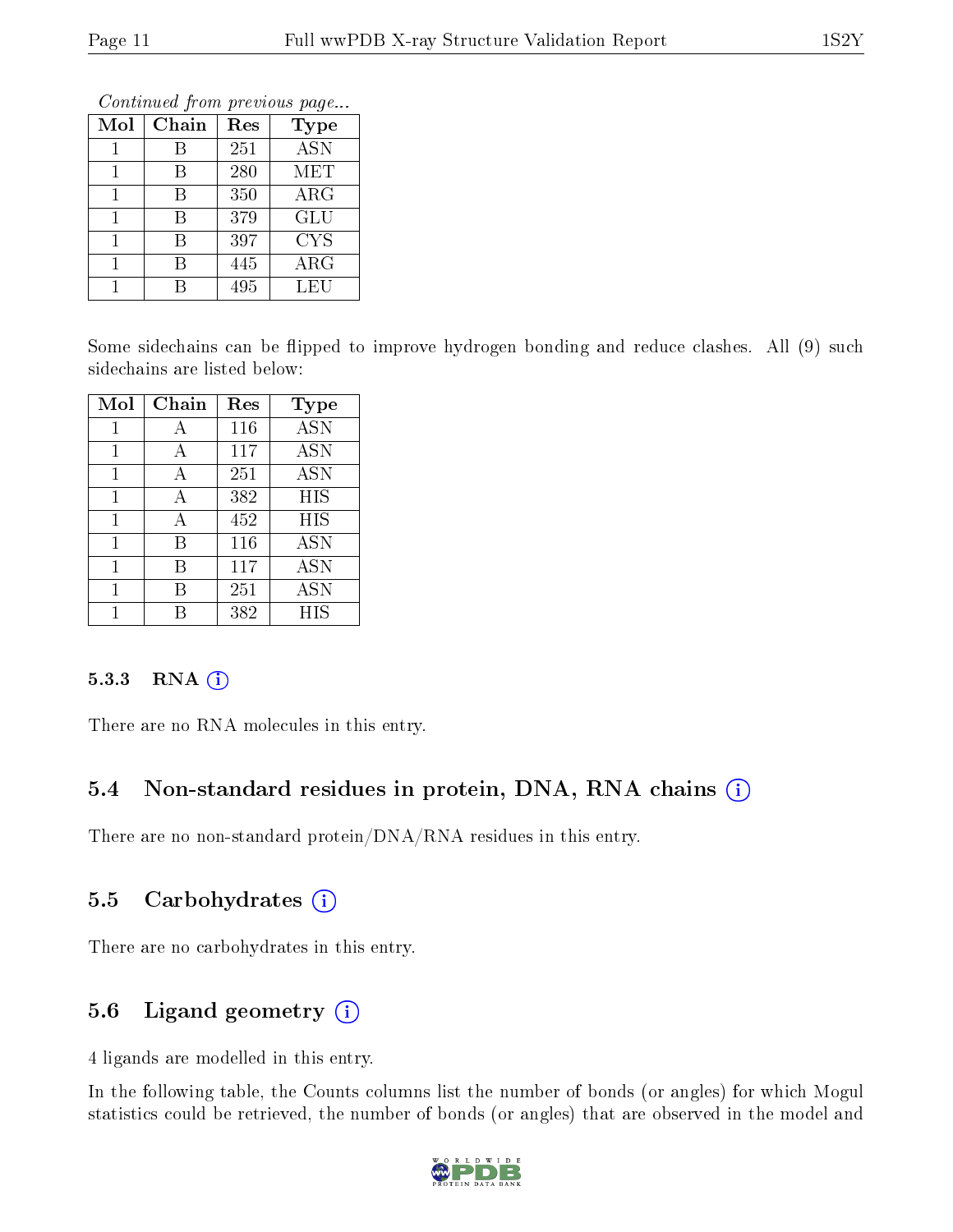the number of bonds (or angles) that are defined in the Chemical Component Dictionary. The Link column lists molecule types, if any, to which the group is linked. The Z score for a bond length (or angle) is the number of standard deviations the observed value is removed from the expected value. A bond length (or angle) with  $|Z| > 2$  is considered an outlier worth inspection. RMSZ is the root-mean-square of all Z scores of the bond lengths (or angles).

| Mol<br>Type    |            |   | Chain | Res            | Bond lengths<br>Link |      |                         |          |      | Bond angles |  |  |
|----------------|------------|---|-------|----------------|----------------------|------|-------------------------|----------|------|-------------|--|--|
|                |            |   |       |                | Counts               | RMSZ | # $ Z  > 2$             | Counts   | RMSZ | # $ Z  > 2$ |  |  |
| $\overline{2}$ | FAD        | А | 600   | $1.3\,$        | 51, 58, 58           | 1.40 | $5(9\%)$                | 60,89,89 | 1.68 | $10(16\%)$  |  |  |
| 3              | <b>RSA</b> | А | 601   | $\overline{2}$ | 13, 14, 14           | 1.46 | 2(15%)                  | 15,18,18 | 4.82 | $6(40\%)$   |  |  |
| $\overline{2}$ | FAD        | B | 600   | 1.3            | 51, 58, 58           | 1.41 | (11%)<br>6 <sup>1</sup> | 60,89,89 | 1.62 | 8(13%)      |  |  |
| 3              | <b>RSA</b> | B | 601   | $\overline{2}$ | 13, 14, 14           | 1.45 | 2(15%)                  | 15,18,18 | 4.79 | 5(33%)      |  |  |

In the following table, the Chirals column lists the number of chiral outliers, the number of chiral centers analysed, the number of these observed in the model and the number defined in the Chemical Component Dictionary. Similar counts are reported in the Torsion and Rings columns. '-' means no outliers of that kind were identified.

| Mol         | Type       | Chain | Res | Link | Chirals | <b>Torsions</b> | Rings   |
|-------------|------------|-------|-----|------|---------|-----------------|---------|
| $2^{\circ}$ | FAD        |       | 600 | 1,3  |         | 2/30/50/50      | 0/6/6/6 |
| 3           | <b>RSA</b> |       | 601 | 2    |         | 2/3/13/13       | 0/2/2/2 |
| $2^{\circ}$ | FAD        |       | 600 | 1,3  |         | 2/30/50/50      | 0/6/6/6 |
| 3           | <b>RSA</b> |       | 601 |      |         | 2/3/13/13       | 0/2/2/2 |

| Mol            | Chain | Res | <b>Type</b> | $\rm{Atoms}$ | Z    | Observed $(A)$ | Ideal(A) |
|----------------|-------|-----|-------------|--------------|------|----------------|----------|
| $\overline{2}$ | A     | 600 | FAD         | $C10-N1$     | 5.05 | 1.39           | 1.33     |
| $\overline{2}$ | B     | 600 | FAD         | $C10-N1$     | 4.98 | 1.39           | 1.33     |
| $\overline{2}$ | B     | 600 | FAD         | $C4X-N5$     | 4.06 | 1.39           | 1.33     |
| $\overline{2}$ | A     | 600 | FAD         | $C2A-N3A$    | 3.94 | 1.38           | 1.32     |
| $\overline{2}$ | B     | 600 | FAD         | $C2A- N3A$   | 3.84 | 1.38           | 1.32     |
| $\overline{2}$ | A     | 600 | FAD         | $C4X-N5$     | 3.64 | 1.38           | 1.33     |
| 3              | B     | 601 | <b>RSA</b>  | $C12-C13$    | 3.53 | 1.28           | 1.18     |
| 3              | A     | 601 | <b>RSA</b>  | $C12-C13$    | 3.46 | 1.28           | 1.18     |
| $\overline{2}$ | B     | 600 | FAD         | $C4-N3$      | 3.15 | 1.38           | 1.33     |
| $\overline{2}$ | А     | 600 | FAD         | $C4-N3$      | 3.03 | 1.38           | 1.33     |
| 3              | B     | 601 | <b>RSA</b>  | $C11-C12$    | 2.84 | 1.52           | 1.46     |
| 3              | A     | 601 | <b>RSA</b>  | $C11-C12$    | 2.81 | 1.52           | 1.46     |
| $\overline{2}$ | А     | 600 | FAD         | $C2A-N1A$    | 2.64 | 1.38           | 1.33     |
| $\overline{2}$ | B     | 600 | FAD         | $C2A-N1A$    | 2.50 | 1.38           | 1.33     |
| $\overline{2}$ | Β     | 600 | FAD         | $C1'$ -N10   | 2.19 | 1.50           | 1.48     |

All (15) bond length outliers are listed below:

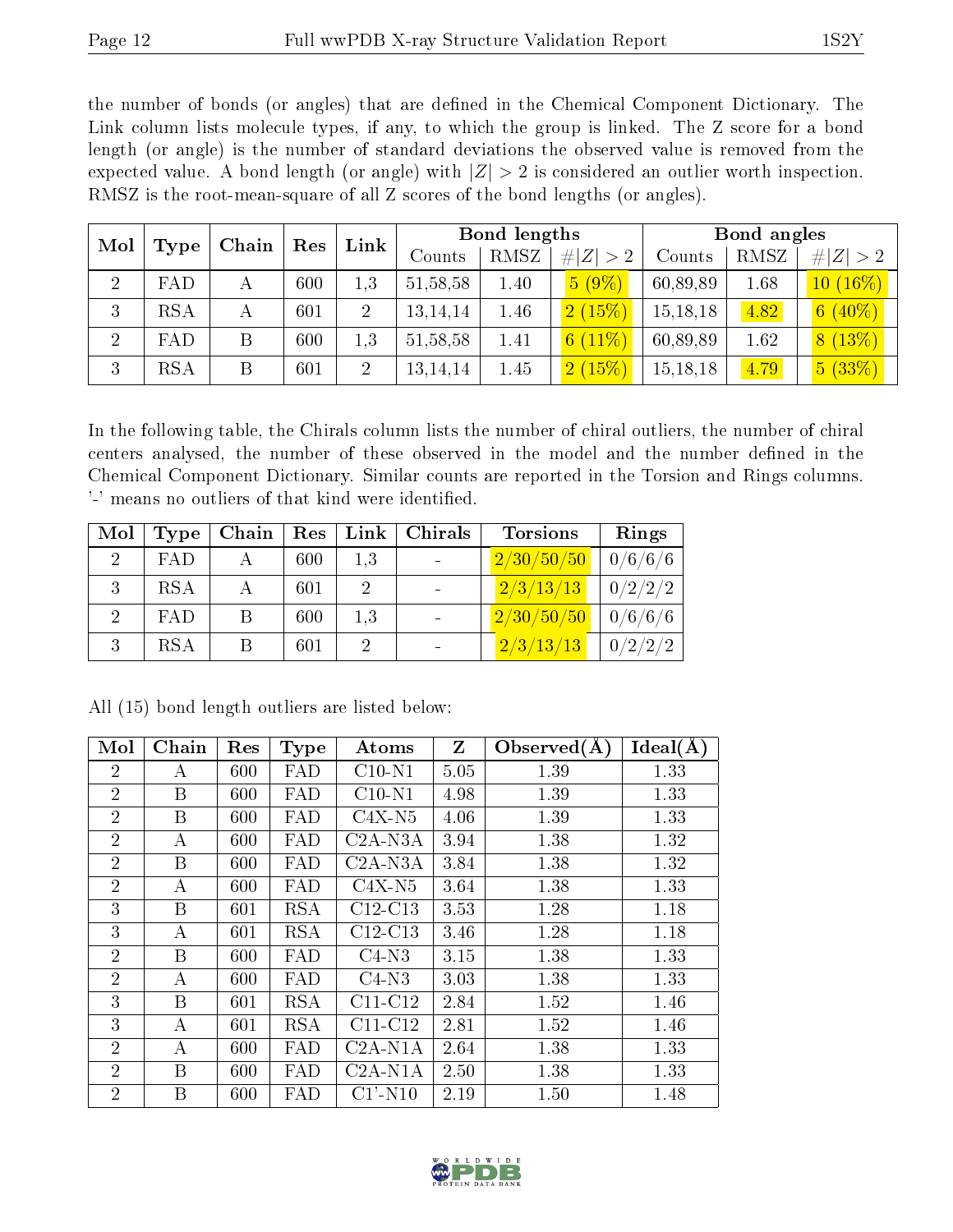| Mol            | Chain            | Res | <b>Type</b>             | Atoms                            | $\mathbf{Z}$      | Observed $(\overline{\overline{\circ}})$ | Ideal $(°)$ |
|----------------|------------------|-----|-------------------------|----------------------------------|-------------------|------------------------------------------|-------------|
| 3              | А                | 601 | <b>RSA</b>              | C11-C12-C13                      | $-17.51$          | 120.79                                   | 177.79      |
| $\overline{3}$ | $\mathbf B$      | 601 | <b>RSA</b>              | C11-C12-C13                      | $-17.43$          | 121.04                                   | 177.79      |
| $\overline{2}$ | $\boldsymbol{B}$ | 600 | FAD                     | N3A-C2A-N1A                      | $-5.99$           | 119.32                                   | 128.68      |
| $\overline{2}$ | A                | 600 | FAD                     | $N3A-C2A-N1A$                    | $-5.88$           | 119.49                                   | 128.68      |
| $\overline{2}$ | A                | 600 | FAD                     | $C4-N3-C2$                       | 5.32              | 119.64                                   | 115.14      |
| $\overline{2}$ | $\overline{B}$   | 600 | <b>FAD</b>              | $C4-N3-C2$                       | 5.15              | 119.49                                   | 115.14      |
| $\overline{2}$ | $\, {\bf B}$     | 600 | FAD                     | $C4X-C10-N10$                    | $-4.50$           | 115.67                                   | 120.30      |
| $\overline{2}$ | А                | 600 | FAD                     | $\overline{\text{C4X-C}}$ 10-N10 | $-4.45$           | 115.73                                   | 120.30      |
| $\overline{2}$ | $\boldsymbol{A}$ | 600 | FAD                     | $\overline{\text{C10-C4X-N5}}$   | $-3.67$           | 118.72                                   | 121.26      |
| $\overline{2}$ | $\boldsymbol{B}$ | 600 | FAD                     | $C10-C4X-N5$                     | $-3.33$           | 118.95                                   | 121.26      |
| $\overline{2}$ | $\boldsymbol{A}$ | 600 | FAD                     | $C4X-C4-N3$                      | $-3.12$           | 119.17                                   | 123.43      |
| $\overline{2}$ | $\boldsymbol{B}$ | 600 | FAD                     | $C4X-C4-N3$                      | $-2.80$           | 119.61                                   | 123.43      |
| $\overline{3}$ | A                | 601 | $\overline{\text{RSA}}$ | $C1-C9-N10$                      | 2.68              | 120.85                                   | 115.26      |
| $\overline{2}$ | A                | 600 | FAD                     | $C9A-C5X-N5$                     | $-2.62$           | 118.26                                   | 122.36      |
| $\overline{3}$ | $\boldsymbol{B}$ | 601 | <b>RSA</b>              | $C1-C9-N10$                      | 2.59              | 120.65                                   | 115.26      |
| $\overline{2}$ | $\boldsymbol{B}$ | 600 | FAD                     | $C9A-C5X-N5$                     | $-2.58$           | 118.33                                   | 122.36      |
| $\overline{2}$ | $\boldsymbol{B}$ | 600 | <b>FAD</b>              | $C5X-C9A-N10$                    | 2.52              | 119.55                                   | 117.72      |
| $\overline{2}$ | А                | 600 | FAD                     | $C5X-C9A-N10$                    | 2.51              | 119.54                                   | 117.72      |
| $\overline{3}$ | А                | 601 | <b>RSA</b>              | $C11-N10-C9$                     | 2.51              | 118.92                                   | 113.85      |
| $\overline{3}$ | B                | 601 | $\overline{\text{RSA}}$ | $C11-N10-C9$                     | $\overline{2.50}$ | 118.89                                   | 113.85      |
| $\overline{2}$ | А                | 600 | FAD                     | $P-O3P-PA$                       | $-2.49$           | 124.27                                   | 132.83      |
| $\overline{2}$ | $\, {\bf B}$     | 600 | FAD                     | P-O3P-PA                         | $-2.37$           | 124.68                                   | 132.83      |
| $\overline{3}$ | А                | 601 | <b>RSA</b>              | $C6-C7-C8$                       | $-2.35$           | 118.02                                   | 121.01      |
| $\overline{3}$ | $\mathbf B$      | 601 | RSA                     | C6-C7-C8                         | $-2.35$           | 118.03                                   | 121.01      |
| $\overline{3}$ | А                | 601 | <b>RSA</b>              | C12-C11-N10                      | 2.34              | 120.58                                   | 112.71      |
| $\overline{3}$ | $\mathbf B$      | 601 | <b>RSA</b>              | C12-C11-N10                      | 2.33              | 120.55                                   | 112.71      |
| $\overline{2}$ | $\bf{A}$         | 600 | FAD                     | $C1B-N9A-CAA$                    | $-2.32$           | 122.56                                   | 126.64      |
| $\overline{2}$ | $\boldsymbol{A}$ | 600 | $\overline{\text{FAD}}$ | $\overline{\text{C5'-C4'-C3'}}$  | $-2.17$           | 108.02                                   | 112.20      |
| $\overline{3}$ | $\boldsymbol{A}$ | 601 | <b>RSA</b>              | $C2-C3-C8$                       | 2.01              | 112.72                                   | 110.63      |

All (29) bond angle outliers are listed below:

There are no chirality outliers.

All (8) torsion outliers are listed below:

| Mol | Chain | $\operatorname{Res}% \left( \mathcal{N}\right) \equiv\operatorname{Res}(\mathcal{N}_{0})\cap\mathcal{N}_{1}$ | Type       | Atoms             |
|-----|-------|--------------------------------------------------------------------------------------------------------------|------------|-------------------|
| 3   |       | 601                                                                                                          | <b>RSA</b> | $C1-C9-N10-C11$   |
| 3   | А     | 601                                                                                                          | <b>RSA</b> | C8-C9-N10-C11     |
| 3   | В     | 601                                                                                                          | <b>RSA</b> | $C1-C9-N10-C11$   |
| 3   | В     | 601                                                                                                          | <b>RSA</b> | C8-C9-N10-C11     |
| 2   | А     | 600                                                                                                          | <b>FAD</b> | PA-O3P-P-O5'      |
| 2   | B     | 600                                                                                                          | <b>FAD</b> | PA-O3P-P-O5'      |
| 2   |       | 600                                                                                                          | FA D       | $O4B-C4B-C5B-O5B$ |

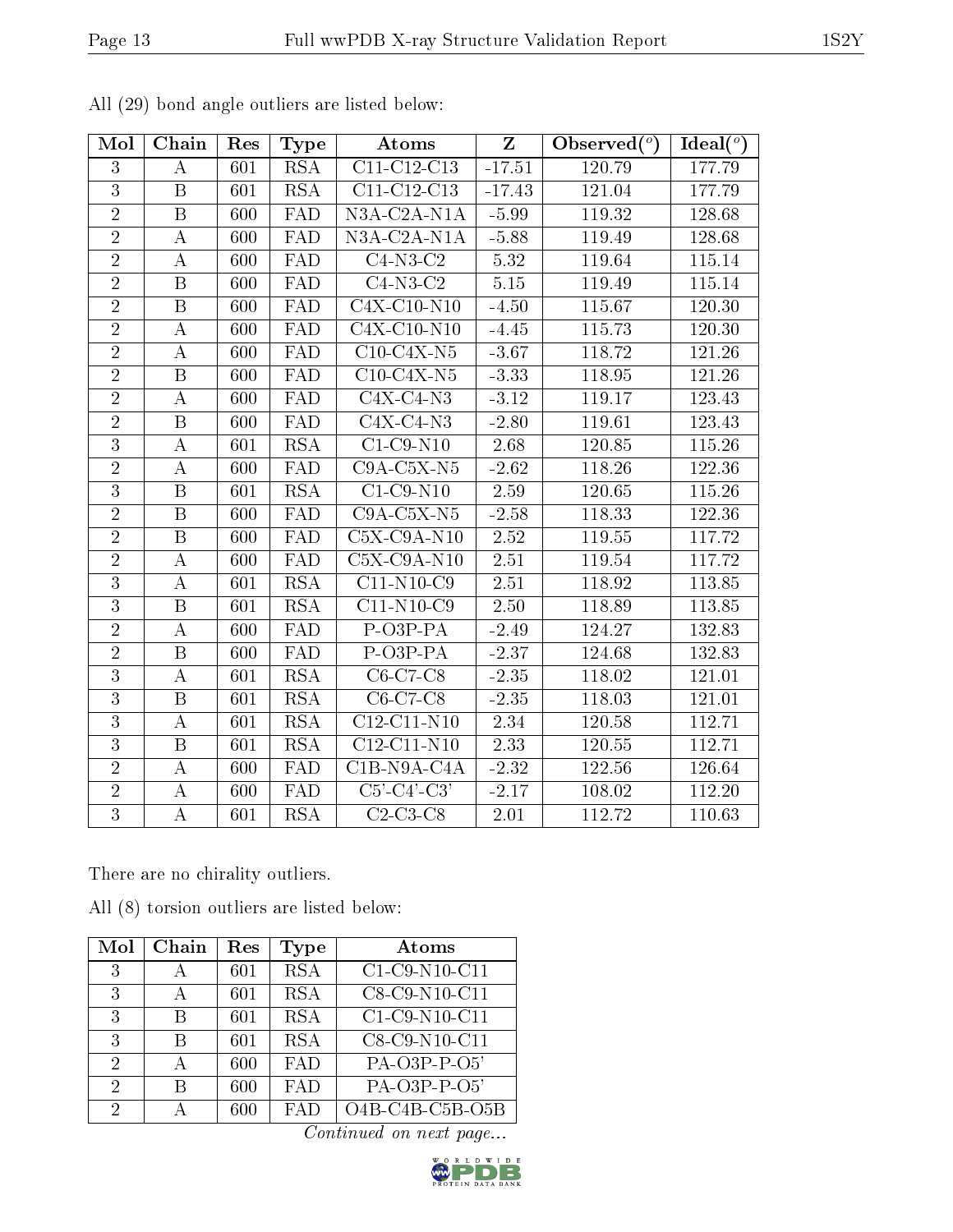Continued from previous page...

| $\blacksquare$ Mol $\vert$ Chain $\vert$ Res $\vert$ Type |         |      | Atoms             |
|-----------------------------------------------------------|---------|------|-------------------|
|                                                           | $600\,$ | EA D | $O4B-C4B-C5B-O5B$ |

There are no ring outliers.

No monomer is involved in short contacts.

The following is a two-dimensional graphical depiction of Mogul quality analysis of bond lengths, bond angles, torsion angles, and ring geometry for all instances of the Ligand of Interest. In addition, ligands with molecular weight > 250 and outliers as shown on the validation Tables will also be included. For torsion angles, if less then 5% of the Mogul distribution of torsion angles is within 10 degrees of the torsion angle in question, then that torsion angle is considered an outlier. Any bond that is central to one or more torsion angles identified as an outlier by Mogul will be highlighted in the graph. For rings, the root-mean-square deviation (RMSD) between the ring in question and similar rings identified by Mogul is calculated over all ring torsion angles. If the average RMSD is greater than 60 degrees and the minimal RMSD between the ring in question and any Mogul-identified rings is also greater than 60 degrees, then that ring is considered an outlier. The outliers are highlighted in purple. The color gray indicates Mogul did not find sufficient equivalents in the CSD to analyse the geometry.



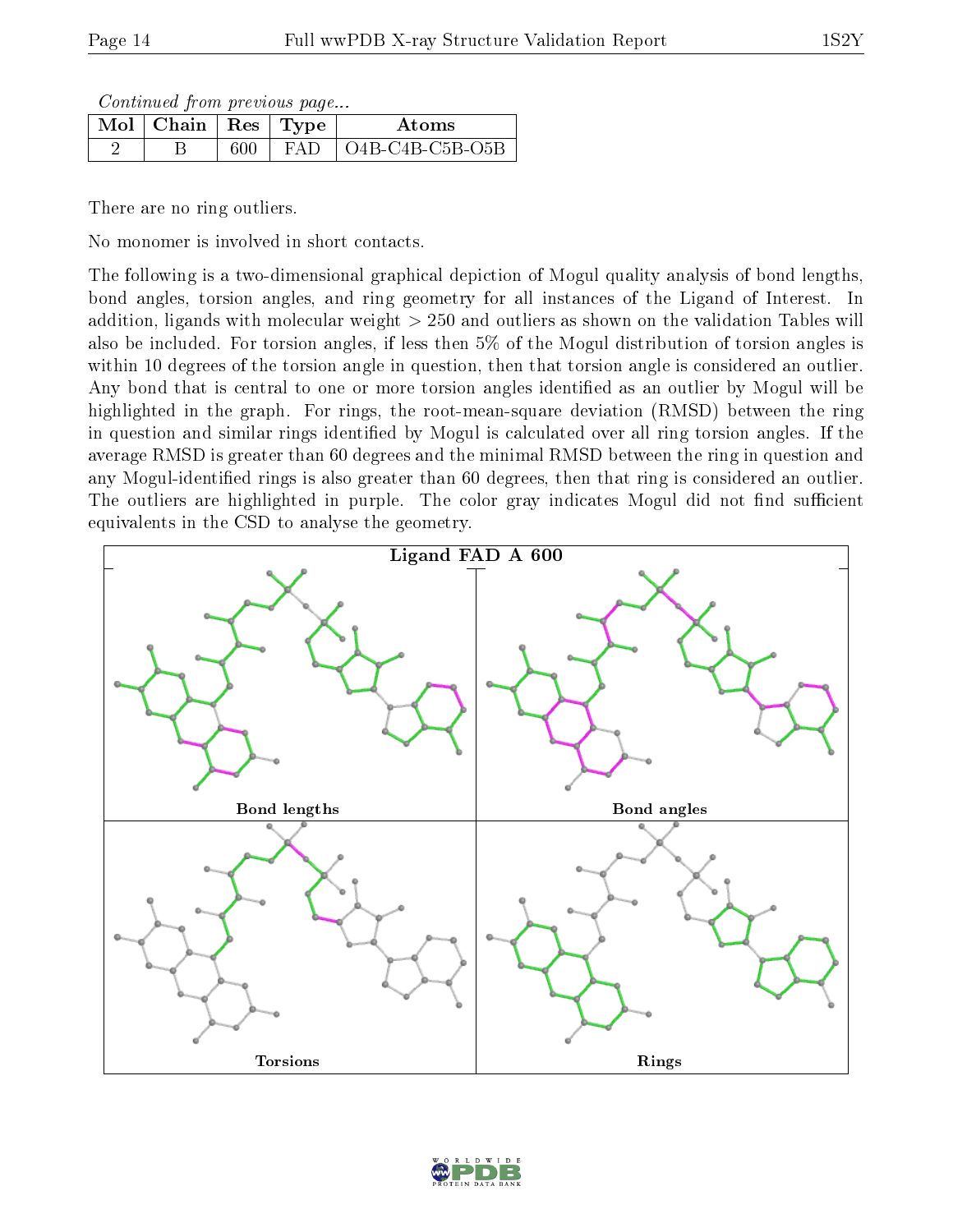

## 5.7 [O](https://www.wwpdb.org/validation/2017/XrayValidationReportHelp#nonstandard_residues_and_ligands)ther polymers (i)

There are no such residues in this entry.

## 5.8 Polymer linkage issues (i)

There are no chain breaks in this entry.

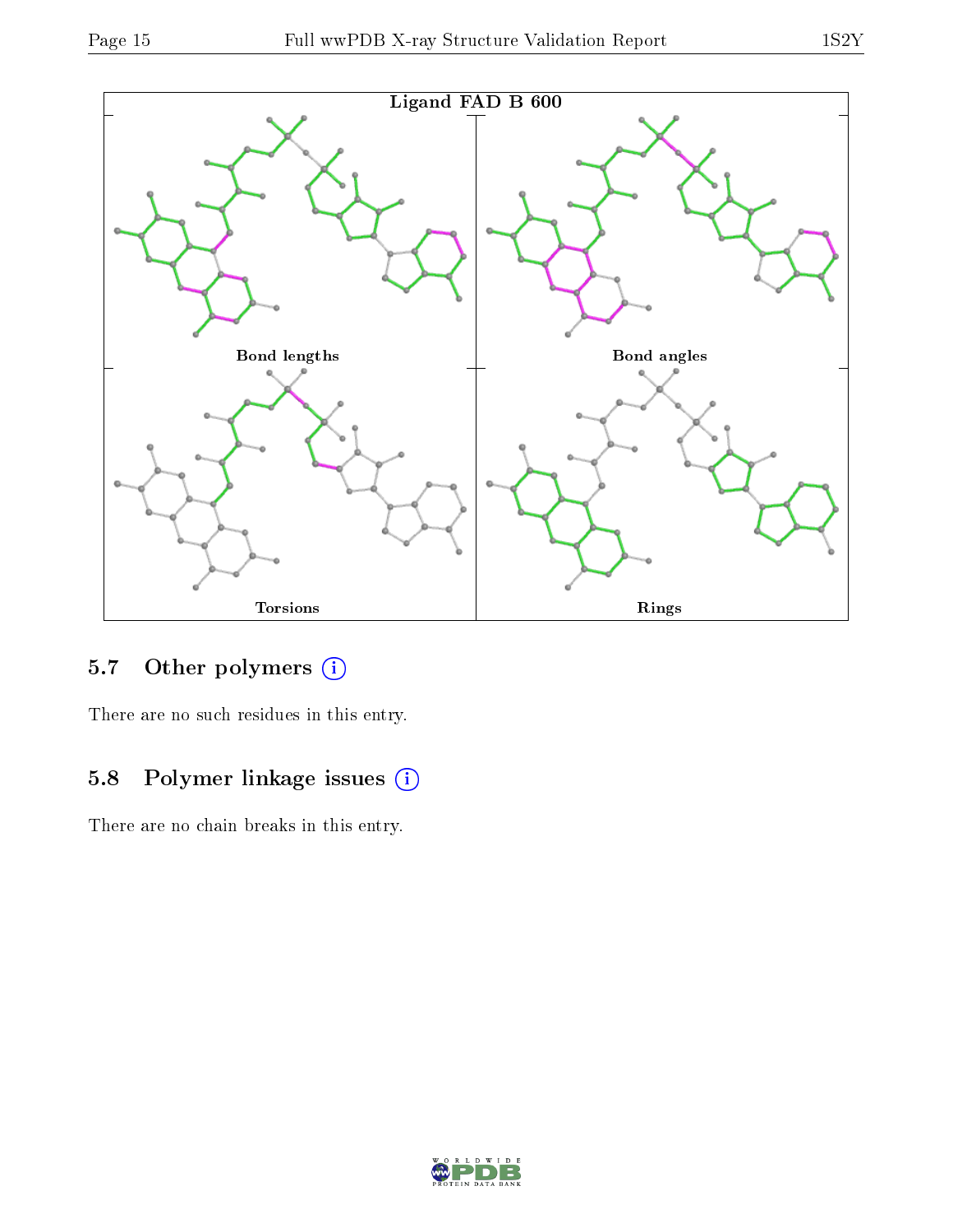# 6 Fit of model and data  $(i)$

## 6.1 Protein, DNA and RNA chains  $(i)$

In the following table, the column labelled  $#RSRZ> 2'$  contains the number (and percentage) of RSRZ outliers, followed by percent RSRZ outliers for the chain as percentile scores relative to all X-ray entries and entries of similar resolution. The OWAB column contains the minimum, median,  $95<sup>th</sup>$  percentile and maximum values of the occupancy-weighted average B-factor per residue. The column labelled ' $Q< 0.9$ ' lists the number of (and percentage) of residues with an average occupancy less than 0.9.

| Mol | Chain | Analysed      | ${ <\hspace{-1.5pt}{\mathrm{RSRZ}} \hspace{-1.5pt}>}$ | $\#\text{RSRZ}{>}2$    | $\perp \textbf{OWAB}(\text{A}{}^2)$ , | $\rm Q\textcolor{black}{<}0.9$ |
|-----|-------|---------------|-------------------------------------------------------|------------------------|---------------------------------------|--------------------------------|
|     |       | 499/520(95%)  | 0.07                                                  | $18(3\%)$<br>42<br>49  | 11, 19, 36, 58                        |                                |
|     |       | 494/520(95%)  | 0.13                                                  | $16(3\%)$ 47<br>54     | 11, 19, 35, 49                        |                                |
| All | All   | 993/1040(95%) | 0.10                                                  | 34 $(3\%)$<br>51<br>45 | 11, 19, 36, 58                        |                                |

All (34) RSRZ outliers are listed below:

| Mol            | Chain                     | Res | Type                    | $\rm RSRZ$       |
|----------------|---------------------------|-----|-------------------------|------------------|
| $\mathbf{1}$   | Β                         | 495 | LEU                     | 6.7              |
| $\overline{1}$ | B                         | 107 | TRP                     | $5.6\,$          |
| $\overline{1}$ | $\overline{\rm A}$        | 500 | THR                     | 4.9              |
| $\overline{1}$ | $\boldsymbol{B}$          | 496 | ILE                     | 3.8              |
| $\overline{1}$ | $\overline{\rm A}$        | 482 | LEU                     | $\overline{3.7}$ |
| $\overline{1}$ | $\boldsymbol{\mathrm{B}}$ | 243 | <b>GLU</b>              | $\overline{3.7}$ |
| $\overline{1}$ | $\overline{\rm A}$        | 107 | TRP                     | $\overline{3.7}$ |
| $\overline{1}$ | $\overline{\mathbf{B}}$   | 494 | $\rm{ARG}$              | 3.5              |
| $\overline{1}$ | $\overline{\rm A}$        | 498 | <b>LEU</b>              | 3.4              |
| $\overline{1}$ | $\overline{\rm A}$        | 103 | PHE                     | $\overline{3.1}$ |
| $\overline{1}$ | $\overline{\rm A}$        | 252 | <b>HIS</b>              | $3.0\,$          |
| $\overline{1}$ | $\overline{A}$            | 497 | $\overline{\text{GLY}}$ | $2.8\,$          |
| $\overline{1}$ | $\overline{\rm A}$        | 227 | <b>ASP</b>              | 2.8              |
| $\overline{1}$ | $\overline{\rm A}$        | 480 | <b>THR</b>              | 2.8              |
| $\overline{1}$ | $\overline{\rm A}$        | 499 | <b>THR</b>              | $\overline{2.7}$ |
| $\mathbf{1}$   | $\overline{\rm A}$        | 494 | $\rm{ARG}$              | 2.7              |
| $\overline{1}$ | $\overline{\mathrm{B}}$   | 103 | <b>PHE</b>              | $\overline{2.7}$ |
| $\overline{1}$ | $\boldsymbol{A}$          | 495 | <b>LEU</b>              | $\overline{2.7}$ |
| $\overline{1}$ | $\overline{\rm A}$        | 251 | $\overline{\text{ASN}}$ | 2.6              |
| $\overline{1}$ | $\overline{\mathrm{B}}$   | 479 | THR                     | $2.6\,$          |
| $\overline{1}$ | $\boldsymbol{B}$          | 252 | <b>HIS</b>              | 2.6              |
| $\overline{1}$ | Β                         | 481 | PHE                     | 2.6              |
| $\mathbf{1}$   | A                         | 242 | ARG                     | $2.6\,$          |
| $\mathbf{1}$   | B                         | 242 | $\rm{ARG}$              | 2.5              |

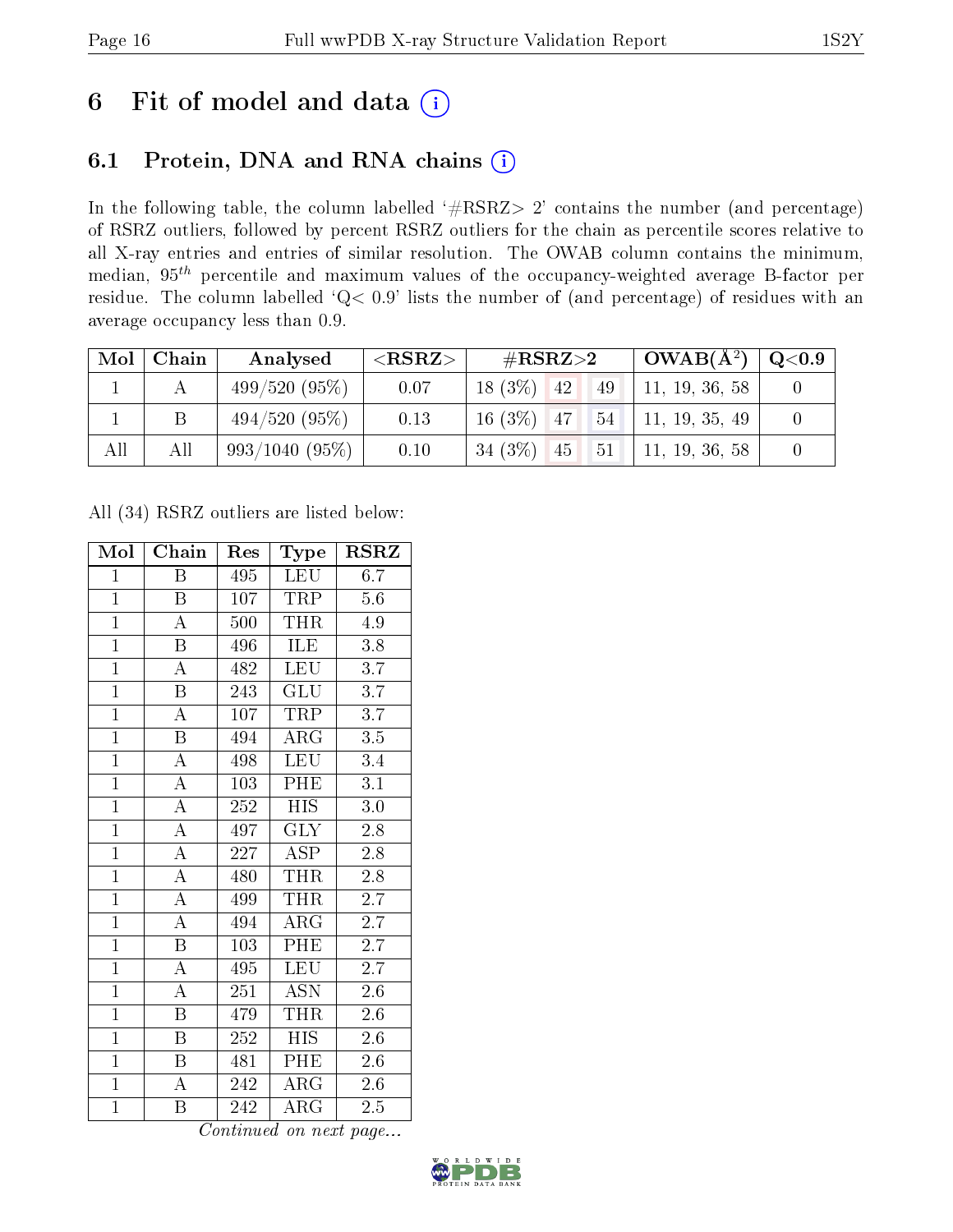| Mol | Chain | Res | <b>Type</b> | <b>RSRZ</b> |
|-----|-------|-----|-------------|-------------|
| 1   | В     | 93  | <b>LYS</b>  | 2.5         |
| 1   | A     | 308 | <b>LYS</b>  | 2.5         |
| 1   | А     | 243 | GLU         | 2.4         |
| 1   | В     | 3   | <b>ASN</b>  | 2.4         |
| 1   | В     | 244 | <b>ASN</b>  | 2.4         |
| 1   | A     | 3   | <b>ASN</b>  | 2.3         |
| 1   | A     | 93  | LYS         | 2.2         |
| 1   | В     | 482 | LEU         | 2.2         |
| 1   | В     | 163 | <b>GLN</b>  | 2.1         |
|     |       | 457 | ILE         | 2.0         |

Continued from previous page...

#### 6.2 Non-standard residues in protein, DNA, RNA chains  $(i)$

There are no non-standard protein/DNA/RNA residues in this entry.

#### 6.3 Carbohydrates (i)

There are no carbohydrates in this entry.

#### 6.4 Ligands  $(i)$

In the following table, the Atoms column lists the number of modelled atoms in the group and the number defined in the chemical component dictionary. The B-factors column lists the minimum, median,  $95<sup>th</sup>$  percentile and maximum values of B factors of atoms in the group. The column labelled  $Q< 0.9$ ' lists the number of atoms with occupancy less than 0.9.

| Mol | Type       | Chain | $\operatorname{Res}$ | Atoms       | $_{\rm RSCC}$ |      | $\vert$ RSR $\vert$ B-factors( $\rm \AA^2)$ | Q <sub>0.9</sub> |
|-----|------------|-------|----------------------|-------------|---------------|------|---------------------------------------------|------------------|
|     | RSA        |       | 601                  | 13/13       | 0.89          | 0.18 | 19, 22, 24, 24                              |                  |
|     | RSA        |       | 601                  | $13\, / 13$ | 0.95          | 0.12 | 20, 22, 24, 24                              |                  |
|     | <b>FAD</b> |       | 600                  | 53/53       | 0.97          | 0.12 | 12, 14, 15, 16                              |                  |
|     | <b>FAD</b> |       | 600                  | 53/53       | 0.97          | 0.11 | 12, 14, 15, 16                              |                  |

The following is a graphical depiction of the model fit to experimental electron density of all instances of the Ligand of Interest. In addition, ligands with molecular weight  $> 250$  and outliers as shown on the geometry validation Tables will also be included. Each fit is shown from different orientation to approximate a three-dimensional view.

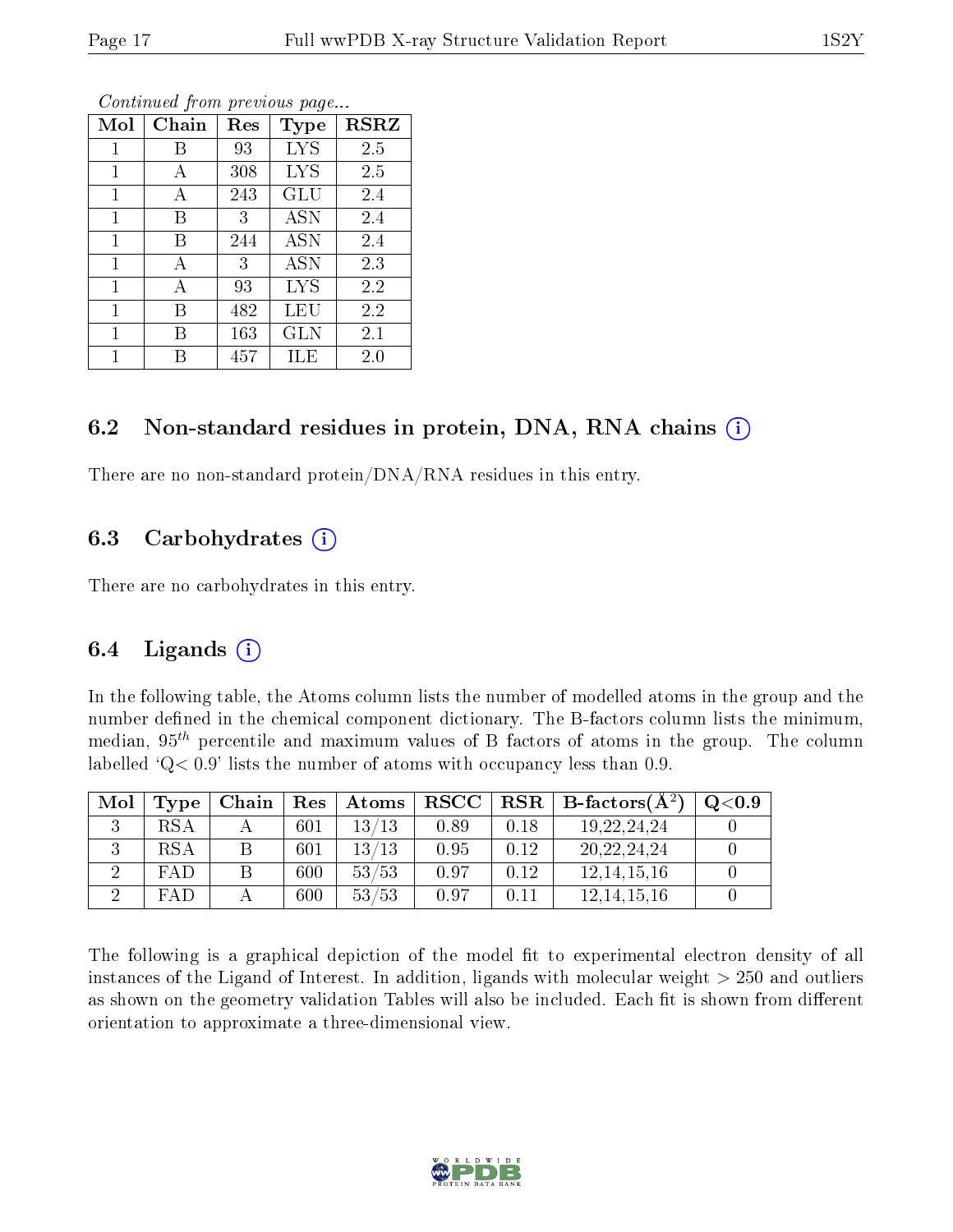